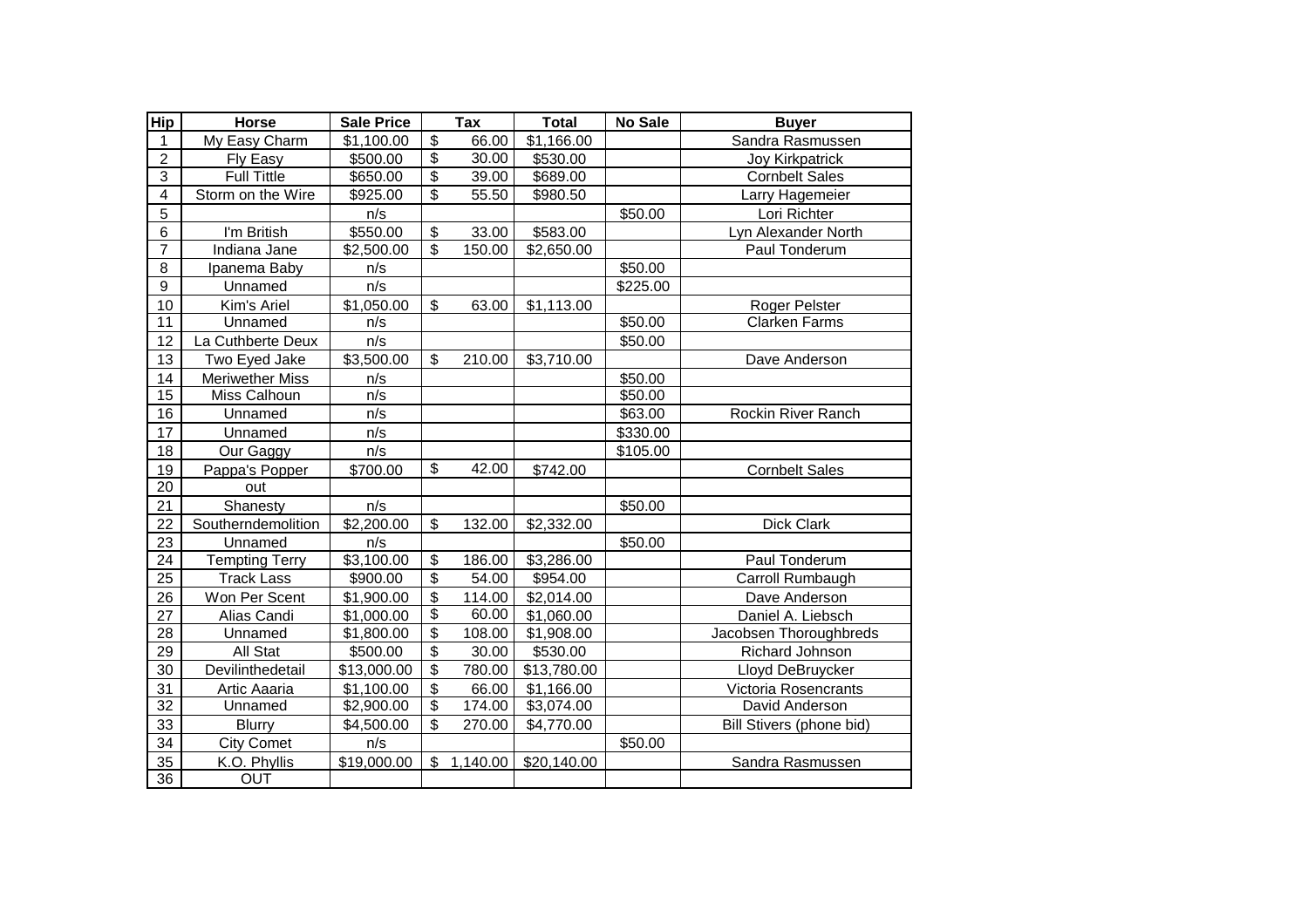| 37              | Das Boat              | n/s                     |                                      |        |                         | \$78.00  |                                   |
|-----------------|-----------------------|-------------------------|--------------------------------------|--------|-------------------------|----------|-----------------------------------|
| 38              | lowaflirt             | \$600.00                | $\mathfrak{S}$                       | 36.00  | \$636.00                |          | Daniel Hadley                     |
| 39              | Riverby Britishboy    | \$650.00                | $\overline{\mathbf{e}}$              | 39.00  | \$689.00                |          | Dave McShane                      |
| 40              | Risen Baby            | \$1,500.00              | $\overline{\boldsymbol{\mathsf{S}}}$ | 90.00  | \$1,590.00              |          | Kelly Kaelberer                   |
| 41              | Champagneforalydar    | \$3,500.00              | \$                                   | 210.00 | \$3,710.00              |          | Frederick E. Fluegel Living Trust |
| 42              | <b>Slew City Miss</b> | \$7,500.00              | $\overline{\mathbf{s}}$              | 450.00 | \$7,950.00              |          | <b>Chuck Steinfeldt</b>           |
| 43              | Moonauut              | n/s                     |                                      |        |                         | \$50.00  |                                   |
| 44              | <b>OUT</b>            |                         |                                      |        |                         |          |                                   |
| 45              | <b>Excellers Star</b> | \$3,000.00              | $\overline{\mathbf{e}}$              | 180.00 | $\overline{$3,180.00}$  |          | Jeff Hartz & Mike Kuhl            |
| 46              | Lulu's on the Run     | \$600.00                | $\overline{\mathbf{e}}$              | 36.00  | \$636.00                |          | <b>Charles Blakley</b>            |
| 47              | Dazzling Sunny        | \$2,400.00              | \$                                   | 144.00 | \$2,544.00              |          | <b>Carroll Morris</b>             |
| $\overline{48}$ | Silent Run            | n/s                     |                                      |        |                         | \$120.00 |                                   |
| 49              | Tank's City           | \$5,500.00              | \$                                   | 330.00 | \$5,830.00              |          | Rick L. Olson                     |
| 50              | <b>OUT</b>            |                         |                                      |        |                         |          |                                   |
| 51              | Roses Cruiser         | n/s                     |                                      |        |                         | \$105.00 |                                   |
| 52              | Asa Diamonds          | n/s                     |                                      |        |                         | \$135.00 |                                   |
| 52a             | Sovernein Issue       | n/s                     |                                      |        |                         | \$50.00  |                                   |
| 53              | Toocutetoshoot        | \$6,300.00              | \$                                   | 378.00 | \$6,678.00              |          | Timber Creek Farm                 |
| 54              | Meteoroid             | \$800.00                | $\boldsymbol{\mathsf{S}}$            | 48.00  | \$848.00                |          | Bill A. Groen                     |
| 55              | <b>Flying Pride</b>   | ns                      |                                      |        |                         | \$50.00  | Don Beatty                        |
| 56              | <b>OUT</b>            |                         |                                      |        |                         |          |                                   |
| 57              | Dr Dazzle             | n/s                     |                                      |        |                         | \$81.00  |                                   |
| 58              | Unnamed               | n/s                     |                                      |        |                         | \$50.00  | <b>Clarken Farms</b>              |
| 59              | <b>Riverbye Girl</b>  | \$500.00                | $\overline{\mathbf{s}}$              | 30.00  | \$530.00                |          | <b>Cornbelt Sales</b>             |
| 60              | lams Bound            | n/s                     |                                      |        |                         | \$270.00 |                                   |
| 61              | Javagoldstar          | $\overline{$12,000.00}$ | $\overline{\mathcal{S}}$             | 720.00 | $\overline{$}12,720.00$ |          | Dave McShane                      |
| 62              | Unnamed               | n/s                     |                                      |        |                         | \$50.00  |                                   |
| 63              | EmKay                 | \$800.00                | $\overline{\mathcal{S}}$             | 48.00  | \$848.00                |          | Robert Hoopes                     |
| 64              | <b>Silver Deux</b>    | n/s                     |                                      |        |                         | \$50.00  |                                   |
| 65              | Kick'n Kacie          | \$1,100.00              | $\overline{\mathcal{S}}$             | 66.00  | \$1,166.00              |          | <b>Tim Reiste</b>                 |
| 66              | Private Bond          | n/s                     |                                      |        |                         | \$60.00  |                                   |
| 67              | <b>Amazing Story</b>  | \$11,000.00             | $\sqrt[6]{\frac{1}{2}}$              | 660.00 | \$11,660.00             |          | Maggi Moss                        |
| 68              | <b>Barmascus</b>      | \$500.00                | $\overline{\mathbf{3}}$              | 30.00  | \$530.00                |          | Kenneth Gipson                    |
| 69              | Native Laugher        | \$500.00                | $\overline{\mathbf{e}}$              | 30.00  | \$530.00                |          | <b>Cornbelt Sales</b>             |
| 70              | Jay Jo                | \$2,000.00              | \$                                   | 120.00 | \$2,120.00              |          | <b>Richard Skauge</b>             |
| 71              | Lil' Dee              | n/s                     |                                      |        |                         | \$50.00  |                                   |
| $\overline{72}$ | Nifty Fan             | n/s                     |                                      |        |                         | \$50.00  |                                   |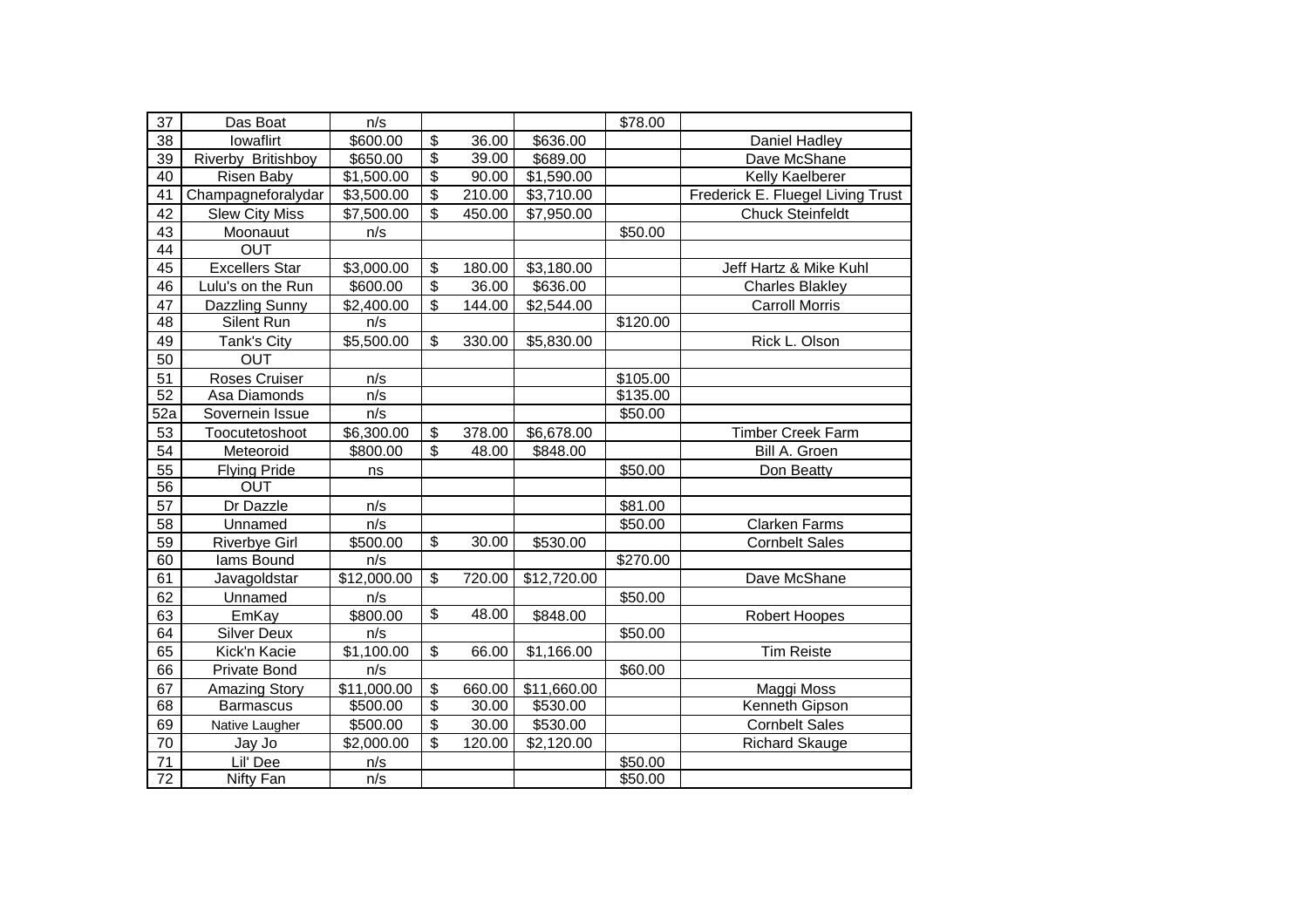| 73  | <b>Top Moon Squirt</b>  | \$500.00    | \$                       | 30.00  | \$530.00    |          | <b>Charles Blakley</b> |
|-----|-------------------------|-------------|--------------------------|--------|-------------|----------|------------------------|
| 74  | Humored by life         | \$2,500.00  | \$                       | 150.00 | \$2,650.00  |          | Dick Clark             |
| 75  | Lord Alexander          | \$500.00    | $\overline{\mathbf{e}}$  | 30.00  | \$530.00    |          | Dick Clark             |
| 76  | Saintemerald            | \$4,700.00  | $\overline{\$}$          | 282.00 | \$4,982.00  |          | <b>Bryan Becker</b>    |
| 77  | Mountaindo              | \$900.00    | $\overline{\$}$          | 54.00  | \$954.00    |          | Harvey Berg            |
| 78  | Clu Too                 | \$4,000.00  | \$                       | 240.00 | \$4,240.00  |          | Lynn Chleborad         |
| 79  | Ness' Girl              | \$6,000.00  | \$                       | 360.00 | \$6,360.00  |          | Larry Hunt             |
| 80  | Jazzy Josh              | n/s         |                          |        |             | \$50.00  | Marlene Bryant         |
| 81  | <b>OUT</b>              |             |                          |        |             |          |                        |
| 82  | Unnamed                 | n/s         |                          |        |             | \$51.00  | <b>Clarken Farms</b>   |
| 83  | Fulfillment             | \$3,500.00  | \$                       | 210.00 | \$3,710.00  |          | James Engle            |
| 84  | Mr. Ben                 | \$2,600.00  | $\overline{\mathbf{e}}$  | 156.00 | \$2,756.00  |          | Kelly Kaelberer        |
| 85  | Storm Brat              | \$3,100.00  | \$                       | 186.00 | \$3,286.00  |          | John Thiel             |
| 86  | Marlin Dance            | \$16,500.00 | \$                       | 990.00 | \$17,490.00 |          | <b>Toby Godfrey</b>    |
| 87  | Tymatt                  | n/s         |                          |        |             | \$50.00  |                        |
| 88  | Mr. Smoke               | \$6,200.00  | \$                       | 372.00 | \$6,572.00  |          | Jeff Hartz & Mike Kuhl |
| 89  | Rock Ryder              | n/s         |                          |        |             | \$50.00  | Don Beatty             |
| 90  | Hemaygoalltheway        | \$500.00    | \$                       | 30.00  | \$530.00    |          | <b>Charles Blakley</b> |
| 91  | Rigeewanda              | n/s         |                          |        |             | \$50.00  |                        |
| 92  | The Lords Club          | \$1,000.00  | \$                       | 60.00  | \$1,060.00  |          | Kenneth Barton         |
| 93  | Poppin Affair           | n/s         |                          |        |             | \$105.00 | Dave Anderson          |
| 94  | Indy Go Sky             | \$1,900.00  | \$                       | 114.00 | \$2,014.00  |          | Robert Hoopes          |
| 95  | <b>River Singer</b>     | n/s         |                          |        |             | \$50.00  |                        |
| 96  | Unnamed                 | n/s         |                          |        |             | \$50.00  |                        |
| 97  | Royal Folly             | \$600.00    | \$                       | 36.00  | \$636.00    |          | <b>Arlen Nicols</b>    |
| 98  | Unnamed                 | n/s         |                          |        |             | \$50.00  |                        |
| 99  | <b>Talc's Quick Cat</b> | n/s         |                          |        |             | \$66.00  | Chad Kuehn             |
| 100 | <b>Tank's Slew</b>      | \$13,000.00 | $\overline{\mathcal{S}}$ | 780.00 | \$13,780.00 |          | Mike Hughes            |
| 101 | Storm Tap               | \$8,000.00  | \$                       | 480.00 | \$8,480.00  |          | Linda Juckette         |
| 102 | Shondel                 | n/s         |                          |        |             | \$50.00  | Dennis Johnson         |
| 103 | <b>Tempting Legend</b>  | \$2,200.00  | \$                       | 132.00 | \$2,332.00  |          | Dick Mead              |
| 104 | <b>Parfect Dancer</b>   | n/s         |                          |        |             | \$90.00  |                        |
| 105 | Unnamed                 | n/s         |                          |        |             | \$285.00 |                        |
| 106 | R.E.R. House            | \$500.00    | \$                       | 30.00  | \$530.00    |          | <b>Joy Kirkpatrick</b> |
| 107 | Unnamed                 | n/s         |                          |        |             | \$50.00  |                        |
| 108 | Unnamed                 | n/s         |                          |        |             | \$50.00  |                        |
| 109 | Spanish Warning         | n/s         |                          |        |             | \$50.00  |                        |